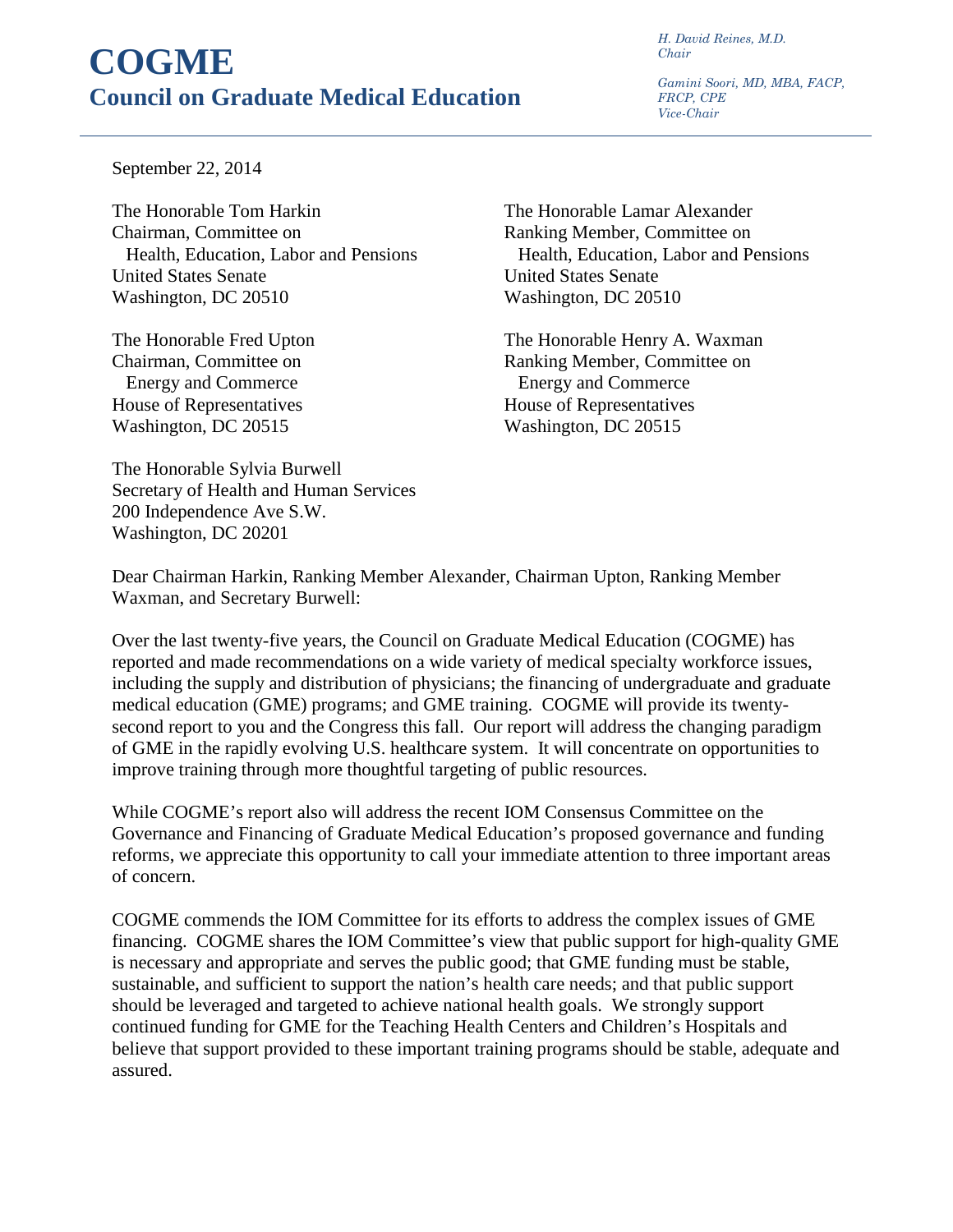Further, COGME shares the IOM Committee's confidence in the quality oversight of physician specialty training offered by the Accreditation Council for Graduate Medical Education and the American Board of Medical Specialties. We also support the IOM Committee's goal of utilizing GME funding to produce a physician workforce that is prepared to meet the needs of our patients, encourages innovation, transparency and accountability.

Notwithstanding these broad areas of agreement, COGME believes that some of the specific reforms of both governance and funding may warrant deeper investigation. Below are several issues of concern with the IOM Committee's recommendations:

## **Projections of Work Force Need**

Reviewing the evidence for its 21st report (2013), COGME concluded that a physician shortage is likely in specific general and specialty areas. COGME proposed several methods to assure that new residency positions meet national health care needs while maintaining capacity in areas that currently are not in shortage. COGME does not share the IOM Committee's conviction that funding levels and residency positions are adequate to meet future health needs.

We urge caution about limiting the supply of physicians in the training pipeline today, until we have evidence to judge the effectiveness of emerging practice models that rely on mid-level providers. We recognize that producing more physicians alone will not address our nation's workforce needs but we believe that mid-level practitioners cannot be substituted for physicians in all situations. There are differences in the scope and duration of their medical training which cannot fill all the gaps created by a shortage of physicians. The plasticity of medical practices and new, team-based delivery models that affect demand projections require ongoing research and adjustments of GME funding to meet new physician shortages as they change from current projections.

We disagree with the IOM Committee's recommendation that funding should be limited to current levels. Evidence of shortages in many specialties are already demonstrable in areas including family medicine, geriatrics, general internal medicine, general surgery, and pediatric subspecialties as outlined in COGME's 21st report.

## **GME Policy Council**

COGME agrees that the national oversight of GME funding is insufficient and a new approach is needed. The IOM Committee recommends the creation of a new entity, the GME Policy Council, to provide strategic planning and oversight for GME financing.

COGME was established and authorized by Congress precisely to assess physician workforce trends, training issues, and financing policies, and to recommend federal and private sector efforts to address national workforce needs similar to that envisioned by the new GME Policy Council suggested by the IOM. However, COGME has been hampered by underfunding, restrictions on membership, lack of authority, and lack of support staff.

\_\_\_\_\_\_\_\_\_\_\_\_\_\_\_\_\_\_\_\_\_\_\_\_\_\_\_\_\_\_\_\_\_\_\_\_\_\_\_\_\_\_\_\_\_\_\_\_\_\_\_\_\_\_\_\_\_\_\_\_\_\_\_\_\_\_\_\_\_\_\_\_\_\_\_\_\_\_\_\_\_\_\_\_\_\_\_\_\_\_\_\_\_\_\_\_\_\_\_\_\_\_\_\_\_\_\_\_\_\_\_\_\_\_\_\_\_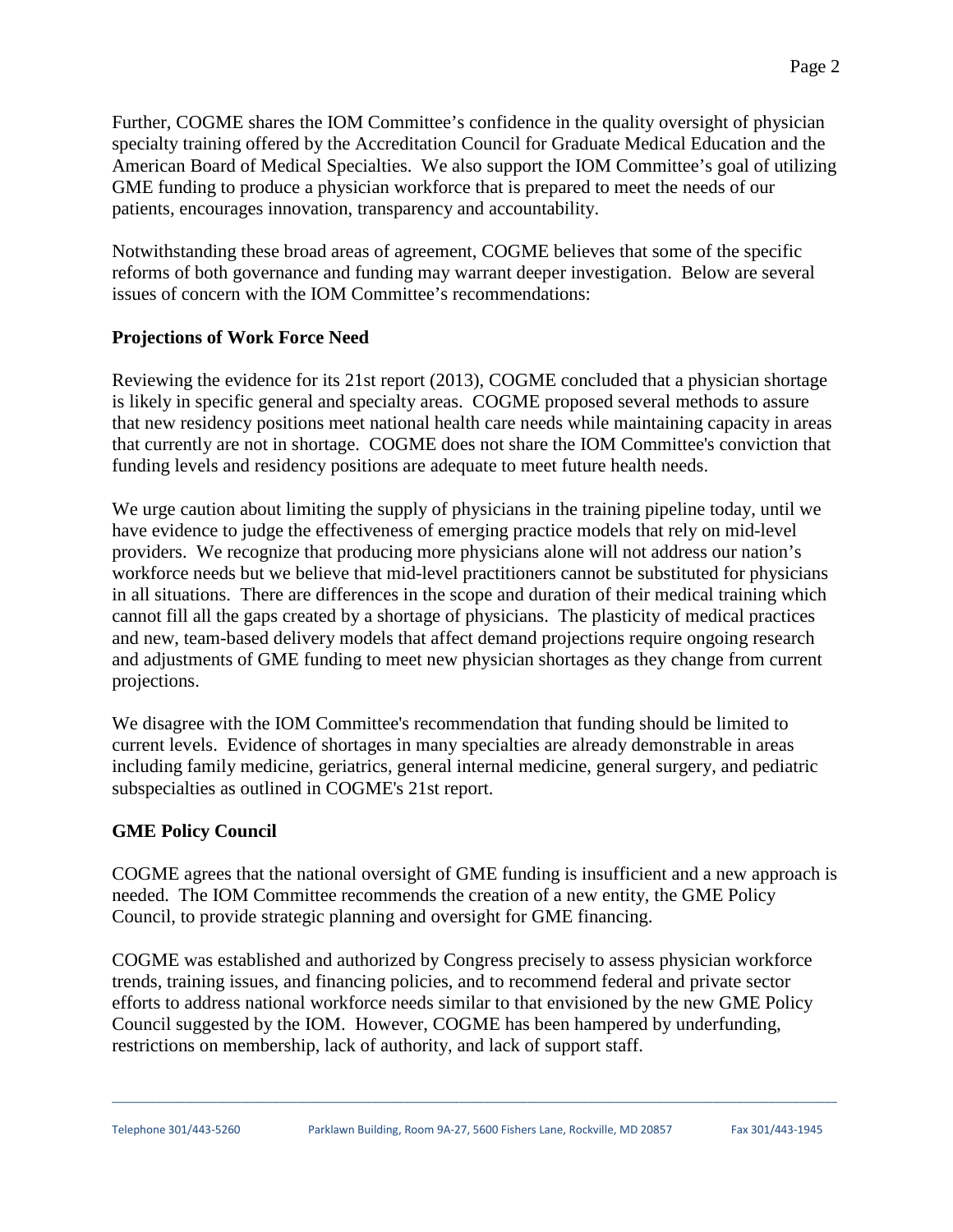We propose changes in organizational location, changes in membership, and sufficient funding for COGME. This will enable COGME to provide the function and structure recommended by the IOM Committee without creating a new bureaucracy within the Department of Health and Human Services (HHS).

Further, COGME's composition could be modified to retain valuable expertise in medical education, workforce development, and veterans' health care while adding additional proficiency in healthcare finance, economics, research, and health professions education.

## **Funding Reforms**

COGME fully supports investment in innovation, research, and workforce analysis. However, we question the wisdom of diverting GME funds to support these activities. The IOM Committee suggests funding the new policy council and related administrative infrastructure with existing GME funds. This would diminish the financial resources available to GME.

The proposed set-aside for competitive "Transformation Grants" to replace a significant portion of the Indirect Medical Education (IME) funding would not only redistribute educational and training funding, but also disproportionately disadvantage smaller programs and communitybased programs that lack the grant-writing abilities of larger institutions. It could reduce much needed GME program support, and require that they use their limited operational capabilities to compete with larger, potentially more resource-laden, institutions to secure and sustain grant support. Funding reform is necessary as proposed in the  $21<sup>st</sup>$  COGME report. Up to 10% of IME funding should be reserved to recognize innovation and meeting identified community health care needs. Any transformational program should be designed to be fair and equitable for programs regardless of size, location, specialty mix, and geography.

As medical care has steadily moved away from hospitals to bases in the community and planning is underway to transform medical training to take place in these venues to improve the appropriateness of training for current healthcare systems, these types of programs will require special attention and support.

The IOM Committee draws on past analyses finding that much of IME is not devoted to training and could be cut without harming the programs. However, we believe that IME funding helps support programs and activities that serve an important public health need. These funds may be inextricable from the maintenance of training programs. An across the board reduction in these amounts would significantly disadvantage patients and communities as well GME trainees by reducing access to much-needed medical specialty care, particularly in disadvantaged and underserved communities.

COGME appreciates this opportunity to offer its recommendations and express its views on the July 2014 IOM Consensus Committee's report and recommendations. We look forward to sharing our twenty-second report with you and working with you to advance and improve graduate medical education.

\_\_\_\_\_\_\_\_\_\_\_\_\_\_\_\_\_\_\_\_\_\_\_\_\_\_\_\_\_\_\_\_\_\_\_\_\_\_\_\_\_\_\_\_\_\_\_\_\_\_\_\_\_\_\_\_\_\_\_\_\_\_\_\_\_\_\_\_\_\_\_\_\_\_\_\_\_\_\_\_\_\_\_\_\_\_\_\_\_\_\_\_\_\_\_\_\_\_\_\_\_\_\_\_\_\_\_\_\_\_\_\_\_\_\_\_\_